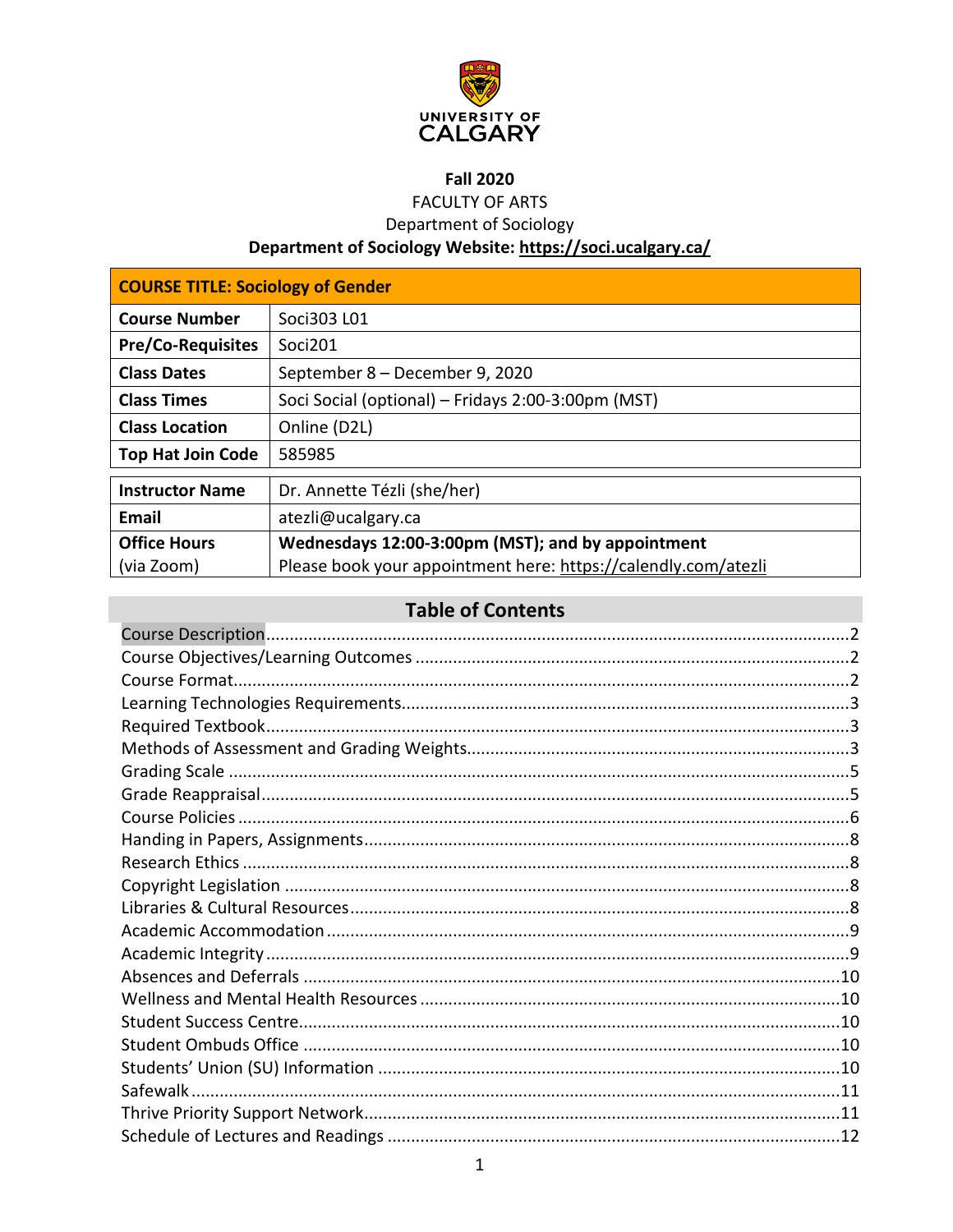## **Course Description**

<span id="page-1-0"></span>The term "sex" is frequently used to refer to an individual's anatomical or biological characteristics. The concept of "gender" on the other hand highlights the complex social processes at work in creating understandings of sex and gender, ideas of gender differences, and material gender inequalities, which differentially shape individuals' lived experiences and life chances. This course offers a critical introduction to the sociological analysis of sex, gender, gender relations, and sexuality, with a focus on Canadian society. While the study of gender is at times conflated with women's issues, this course explores women's, men's, intersex individuals', as well as nonbinary and trans people's experiences. Using a feminist lens, we will explore how gender and gender differences are created, maintained, justified, and transformed on the individual, interactional, institutional, and socio-cultural level. Moreover, in this course we will apply an intersectional framework to investigate the intricate ways in which gendered experiences are shaped by other dimensions of inequality, such as race, social class, sexuality, age, disability, etc.

#### **Course Objectives/Learning Outcomes**

<span id="page-1-1"></span>By the end of this course, successful students will be able to:

- distinguish between sex and gender and move past binary understandings of both.
- recognize gender as socially organized rather than a naturally acquired characteristic.
- describe the ways in which gender and gender relations are personal, social, institutionalized, and political.
- analyze the ways we "do gender" in everyday interactions with other social actors and/or various societal institutions, such as family, education, work, and media using sociological and feminist perspectives at different levels of analysis.
- recognize the diversity of gender identities and expressions created in those interactions.
- analyze social gender-based inequalities in Canadian society and their intersection with other dimensions of inequality, such as social class, race, sexuality, age, disability, etc.
- communicate effectively in writing.

#### **Course Format**

<span id="page-1-2"></span>I will teach this course using asynchronous, pre-recorded lectures, which will build on but not necessarily summarize the assigned readings. I will supplement pre-recorded lectures with short films and various learning activities that will give you the opportunity to apply course material in variety of ways. The online format posts a number of learning challenges, key concerns being motivation and procrastination. To keep you on track, lectures and corresponding activities will be available on D2L for 1 week. I will post all lecture material for the week on Mondays by 2:00pm and it will be available until the following Monday at 2:00pm, when the next lecture starts.

In addition, on Fridays at 12pm (noon) we'll have an optional online get-together for about an hour to discuss the main ideas of the week and allow for some exchange between members of the learning community. Note: these sessions will NOT be recorded.

You can expect 150 minutes of instructional time each week, including lectures, films, and learning activities. Weekly readings are not included in instructional time. Depending on your reading skills, you can expect to spend about 2-4 hours each week to do the assigned reading. Please check out the reading and note-taking resources posted under "Course Resources" on D2L should the readings and lectures take you significantly longer than suggested above.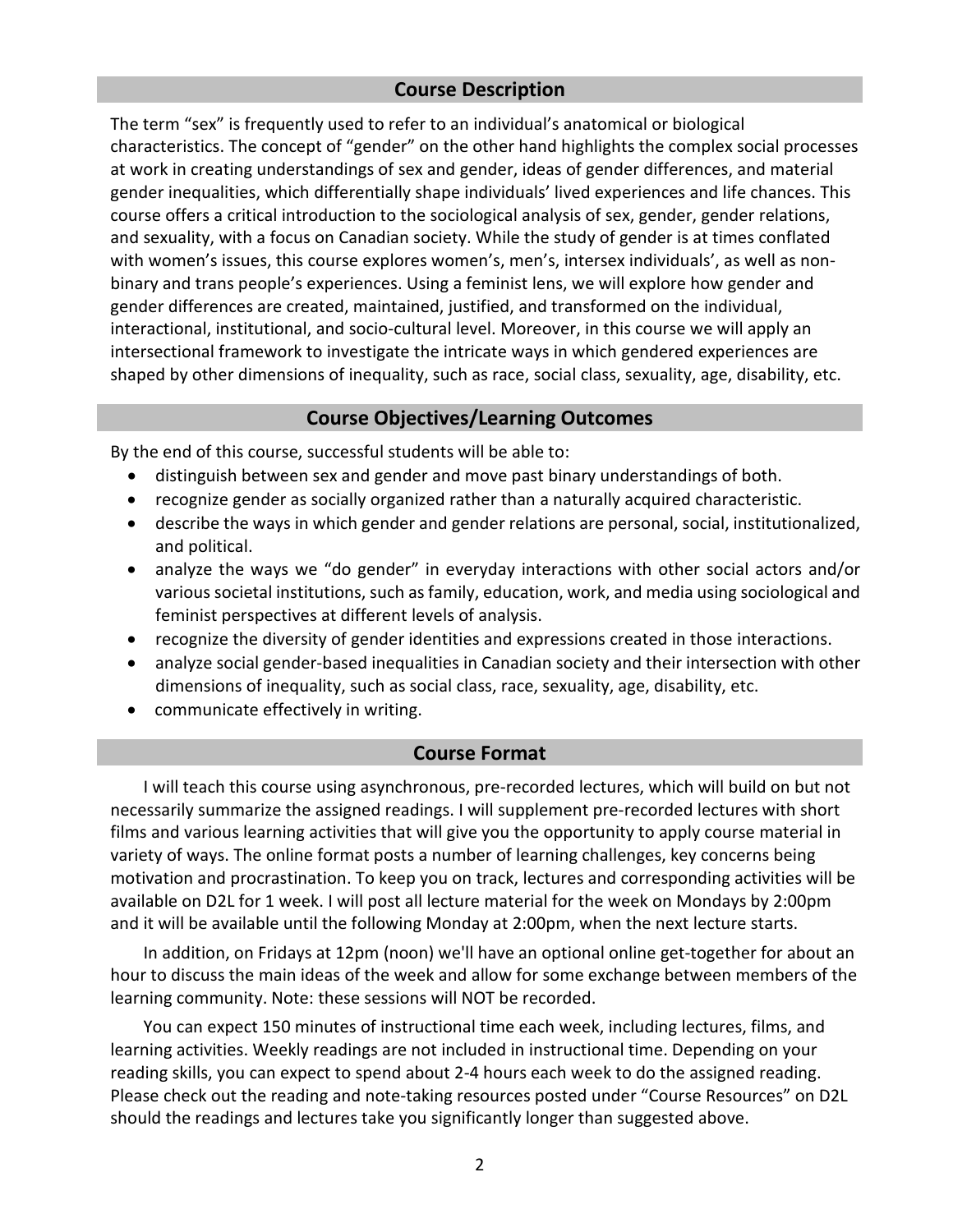## **Learning Technologies Requirements**

<span id="page-2-0"></span>Registered course participants can access all required learning materials through the course's D2L page:<https://d2l.ucalgary.ca/d2l/home/324250> (login required).

In order to be able to fully engage in this course, you should have reliable access to the following learning technology:

- A computer with a supported operating system & the latest security, and malware updates;
- A current and updated web browser;
- Microphone and speaker (built-in or external), or headset with microphone;
- Current antivirus and/or firewall software enabled;
- <span id="page-2-1"></span>• A stable broadband internet connection.

#### **Required Textbook**

**Kimmel, Michael S., and Jacqueline Holler. 2017.** *The Gendered Society***. 2nd Canadian ed. Don Mills: Oxford University Press.**

- o Please do not purchase earlier or US editions of the text. They will inadequately prepare you for the assessments.
- o You can obtain a hard copy of the textbook, or [rent an e-copy from VitalSource.](https://www.vitalsource.com/en-ca/products/the-gendered-society-michael-s-kimmel-jacqueline-v9780199008230)

<span id="page-2-2"></span>

|                              | Date         | % of final grade | <b>Material covered</b> |
|------------------------------|--------------|------------------|-------------------------|
| 10/12 Online reading quizzes | weekly       | 25               |                         |
| 9/11 Top Hat Participation   | weekly       |                  |                         |
| Assessment #1 (online)       | September 25 | 10               | Modules 1 & 2           |
| Assessment #2 (online)       | November 2   | 25               | Modules 3-7             |
| Final Exam (online)          | TBD          | 35               | Modules 8-13            |

#### **Methods of Assessment and Grading Weights**

#### 10/12 Online reading quizzes (25% of your final grade)

The purpose of the reading quizzes is to encourage you do your assigned readings regularly and refine your reading skills. Completing the assigned readings also allows you to process some of the material prior to lecture and contribute meaningfully to class discussions and lecture exercises. Since the reading quizzes test your reading comprehension, you will be quizzed on the assigned readings before we expand on them in lectures.

I will make 2 ungraded practice quizzes, covering Chapters 1 and 4 of your textbook available at the beginning of the semester. The practice quiz will introduce you to the quiz format and various question designs. The first graded quiz will cover the course outline and is due on September 21. Subsequent reading quizzes are due at the beginning of the week before the corresponding lecture becomes available, so Mondays at 2:00pm (MST). For example, the first graded reading quiz will become available on Monday, September 7 at 2:00pm (MST) and will close on Monday, September 14 at 2:00pm (MST).

Each quiz has 15 questions and you will have 1 20-minute attempt to complete the quiz, which simulates exam conditions. Students with academic accommodations will receive extra time for the reading quizzes as indicated in their academic accommodation letters.

There will be 12 graded quizzes, the 10 highest scores of which will be included in the calculation of your final grade. Thus, you can miss 2 quizzes without penalty or complete all 12, but only your 10 highest scores will be counted. If you do not complete a reading quiz, you will receive an automatic grade of 0. If you have missed a quiz for an acceptable reason, please contact the instructor immediately to discuss available makeup options.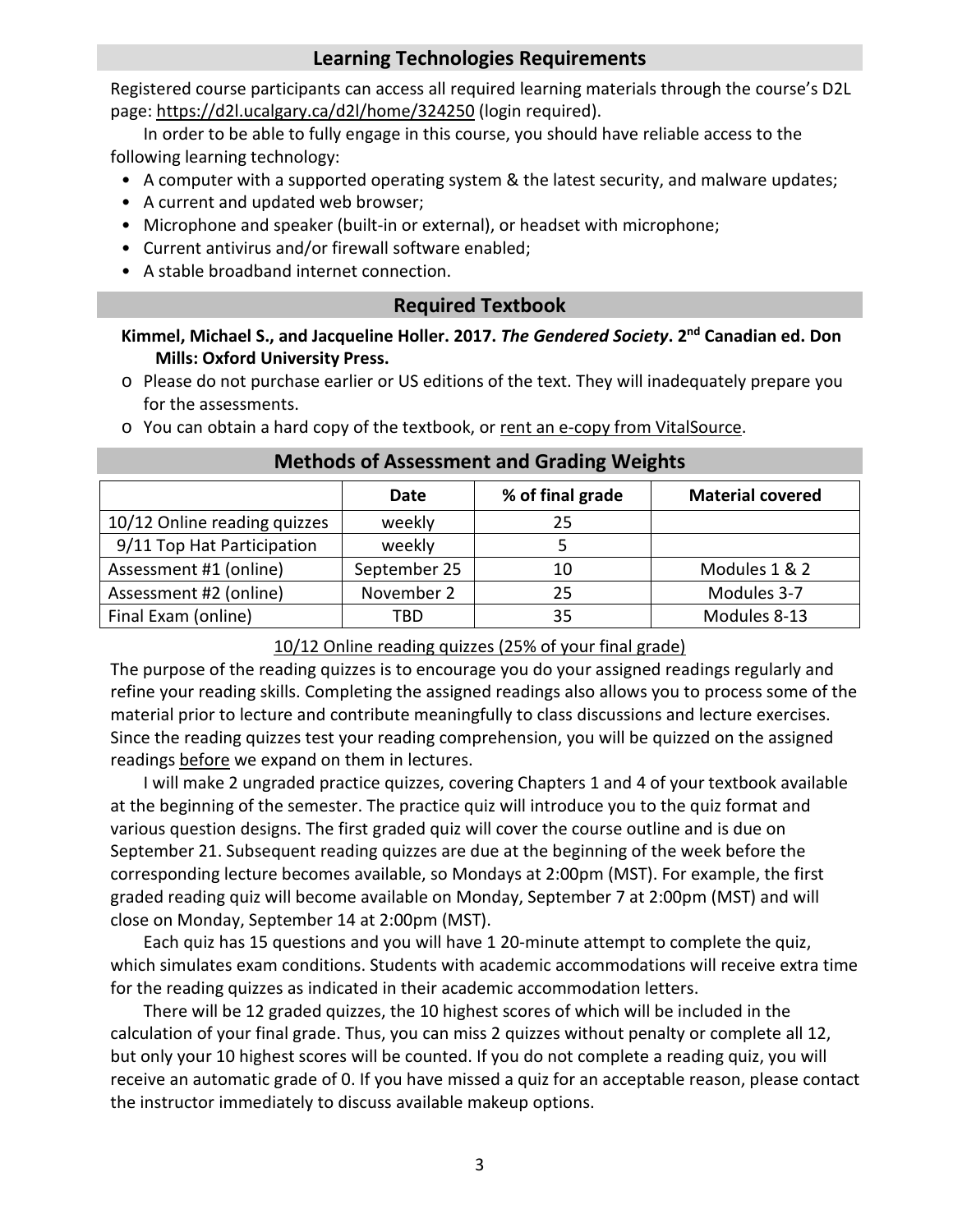### Participation (9/11 activities, 5% of final your grade)

Throughout the semester, you will participate in structured, graded activities and submit your answers on Top Hat. The purpose of these activities is to give you the opportunity to apply course material in a variety of ways, to keep you engaged in the course, and to facilitate interaction between instructor and students as well as among students. Graded exercises will commence on September 21. Each exercise will be graded out of 5 points. There will be 11 exercises for Modules 3-13 in total, 9 of which (for a total of 45 points) will count toward your final participation grade. That means you can miss exercises for 2 modules without penalty. If you complete all 11 exercises, only your 9 highest scores will count toward your final grade. I will provide more detailed information for each activity during their respective lectures. Prior to the start of the semester, you should create a Top Hat account, if you don't already have one, using your UofC credentials. You can find instructions here: [https://elearn.ucalgary.ca/getting-started-with-top-hat-students/.](https://elearn.ucalgary.ca/getting-started-with-top-hat-students/) The join code for this course is: 585985.

## Assessment #1: Midterm Exam (10% of final your final grade)

Assessment #1 will be a timed online exam facilitated via D2L. You will have a 24-hour window to start the exam, but once you start the exam, you have to finish it within the allotted time. The exact exam format will be announced via email and D2L News prior to the exam. Since this is a timed exam, you will need a stable internet connection to complete the assessment within the allotted time. Questions will cover the assigned readings (irrespective of whether they were discussed in lecture), lecture material, exercises and discussions, and films. Questions are designed to test your comprehensive understanding of course material rather than your memorization skills. Please refer to the assignment schedule above for material covered in each assessment. I posted a set of study tips on D2L under "Course Resources."

Assessment #2: Midterm Exam OR Take-Home Assignment (25% of final your final grade) For this assessment you can choose between an online exam facilitated through D2L or a takehome assignment. Please indicate which form of assessment you choose no later than **Monday, October 12, 2:00pm (MST)** through the survey provided on D2L. Anyone who has not selected an option at that point, will automatically be assigned the online exam.

#### *1. Online exam*

This will be a timed online exam facilitated via D2L. You will have a 24-hour window to start the exam, but once you start the exam, you have to finish it within the allotted time. The exact exam format will be announced via email and D2L News prior to the exam. Since this is a timed exam, you will need a stable internet connection to complete the assessment within the allotted time. Questions will cover the assigned readings (irrespective of whether they were discussed in lecture), lecture material, exercises and discussions, and films. Questions are designed to test your comprehensive understanding of course material rather than your memorization skills. Please refer to the assignment schedule above for material covered in each exam.

## *2. Take-home assignment*

One of the most important skills you can acquire in university is to express yourself in written form. This assignment encourages you to refine your analytic and writing skills and to reflect on how gender affects you and others around you on a day-to-day basis. Since gendered expectations and practices have become normalized and naturalized in our lives, they remain largely invisible when left unquestioned. While the starting point of your discussion are your personal experiences, the goal of a sociological analysis is to examine how those personal experiences are shaped by various social forces rather than just personal choices and decisions. This assignment will ask you to produce a sociological analysis of your own gendered experiences, which should be informed by course material (lectures, films, assigned readings, etc.).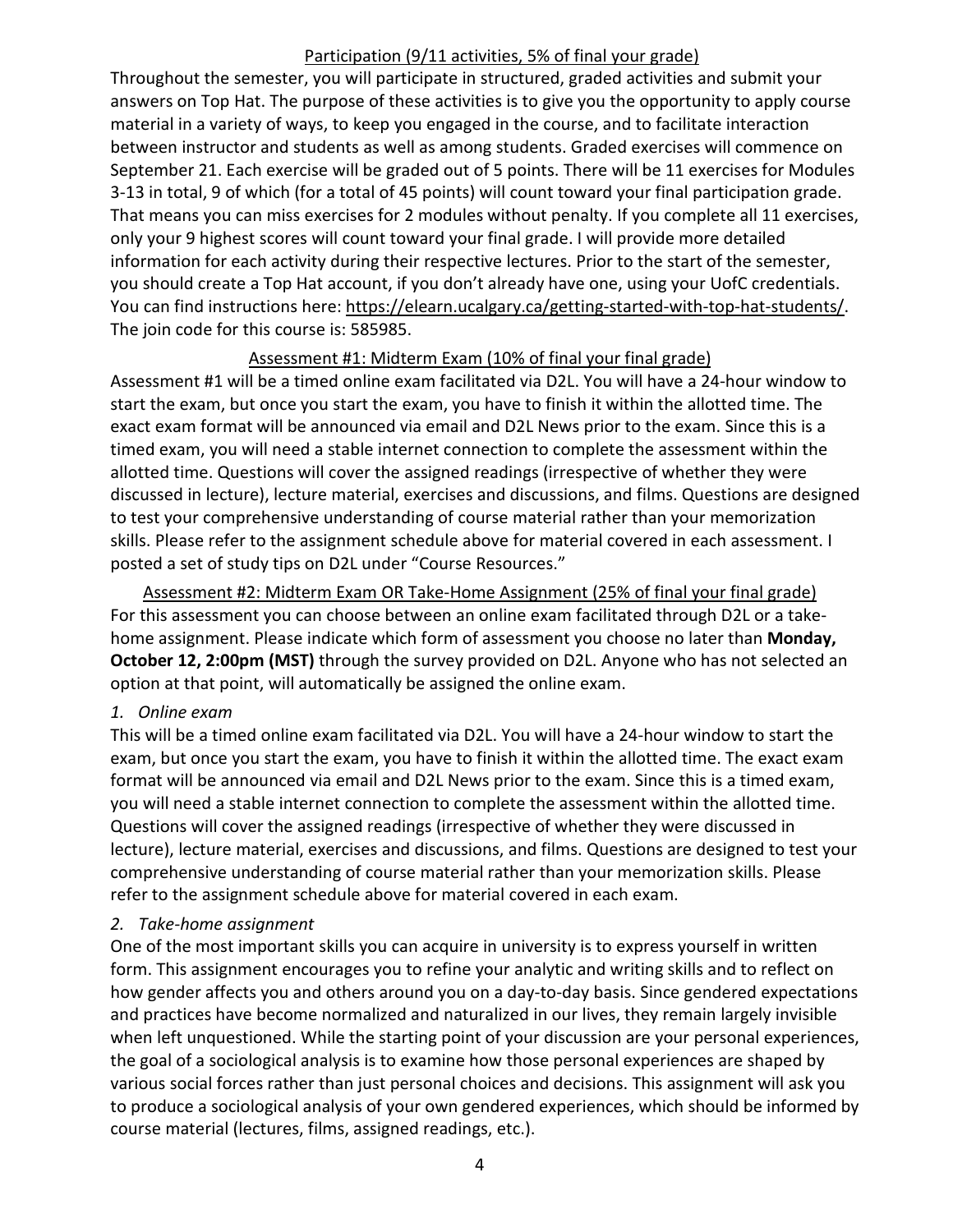The take-home assignment will provide you with the opportunity to show your understanding of course material in non-standardized form. 14 days prior to the submission deadline (Monday, October 19, 14:00), I will post 3 different assignment options on D2L, and you will pick 1. Please refer to detailed assignment guidelines and writing resources posted on D2L when completing your assignment. Feel free to meet with me during my office hours to discuss assignment ideas, but I will not review and comment on drafts. Assignments must be submitted via D2L Dropbox by 2:00pm (MST) on Monday, November 2, 2020.

#### Final Exam (35% of your final grade)

The final exam for this course will be scheduled by the Office of the Registrar. The final exam schedule for the fall semester is usually released in early October. We will write a timed online final exam, the exact exam format of which will be announced via email and D2L News during the last week of lectures. You will have a 24-hour window to start the exam, but once you start the exam, you have to finish it within the allotted time. Since this is a timed exam, you will need a stable internet connection to complete the assessment within the allotted time. Questions will cover the assigned readings (irrespective of whether they were discussed in lecture), lectures, inclass exercises, class discussions, and films. Questions are designed to test your comprehensive understanding of course material rather than your memorization skills. The exam is not cumulative. Please refer to the assignment schedule for material covered in the final exam.

## **Grading Scale**

<span id="page-4-0"></span>Letter grades will be assigned and submitted to the registrar based on the following scale. To maintain consistency in grade assignments, final grades will not be rounded up, no matter how close they are to the cut-off to the next better letter grade.

| Grade     | Percent range | <b>Grade Point Value</b> | <b>Description</b>                          |  |
|-----------|---------------|--------------------------|---------------------------------------------|--|
| A+        | $96 - 100\%$  | 4.0                      | Outstanding performance                     |  |
| A         | $90 - 95.99%$ | 4.0                      | Excellent-superior performance              |  |
| А-        | $85 - 89.99%$ | 3.7                      | Approaching excellent performance           |  |
| B+        | $80 - 84.99%$ | 3.3                      | Exceeding good performance                  |  |
| B         | $75 - 79.99%$ | 3.0                      | Good performance                            |  |
| <b>B-</b> | $70 - 74.99%$ | 2.7                      | Approaching good performance                |  |
| $C+$      | $67 - 69.99%$ | 2.3                      | Exceeding satisfactory performance          |  |
| C         | $63 - 66.99%$ | 2.0                      | Satisfactory performance                    |  |
| $C-$      | $59 - 62.99%$ | 1.7                      | Approaching satisfactory performance        |  |
| D+        | $55 - 58.99%$ | 1.3                      | Marginal pass. Insufficient preparation for |  |
|           |               |                          | subsequent courses in the same subject      |  |
| D         | $50 - 54.99%$ | 1.0                      | Minimal Pass. Insufficient preparation for  |  |
|           |               |                          | subsequent courses in the same subject.     |  |
| F         | <50%          | 0                        | Failure. Did not meet course requirements.  |  |

# **Grade Reappraisal**

<span id="page-4-1"></span>If you chose to seek reappraisal of examinations or assignments, you must submit a written response to the instructor explaining the basis for reconsideration of your assessment within 10 business days of receiving your grade. Please note that the re-evaluation of course work can lead to the grade being raised, lowered, or it might remain the same. For more information, see: <https://www.ucalgary.ca/pubs/calendar/current/i-2.html>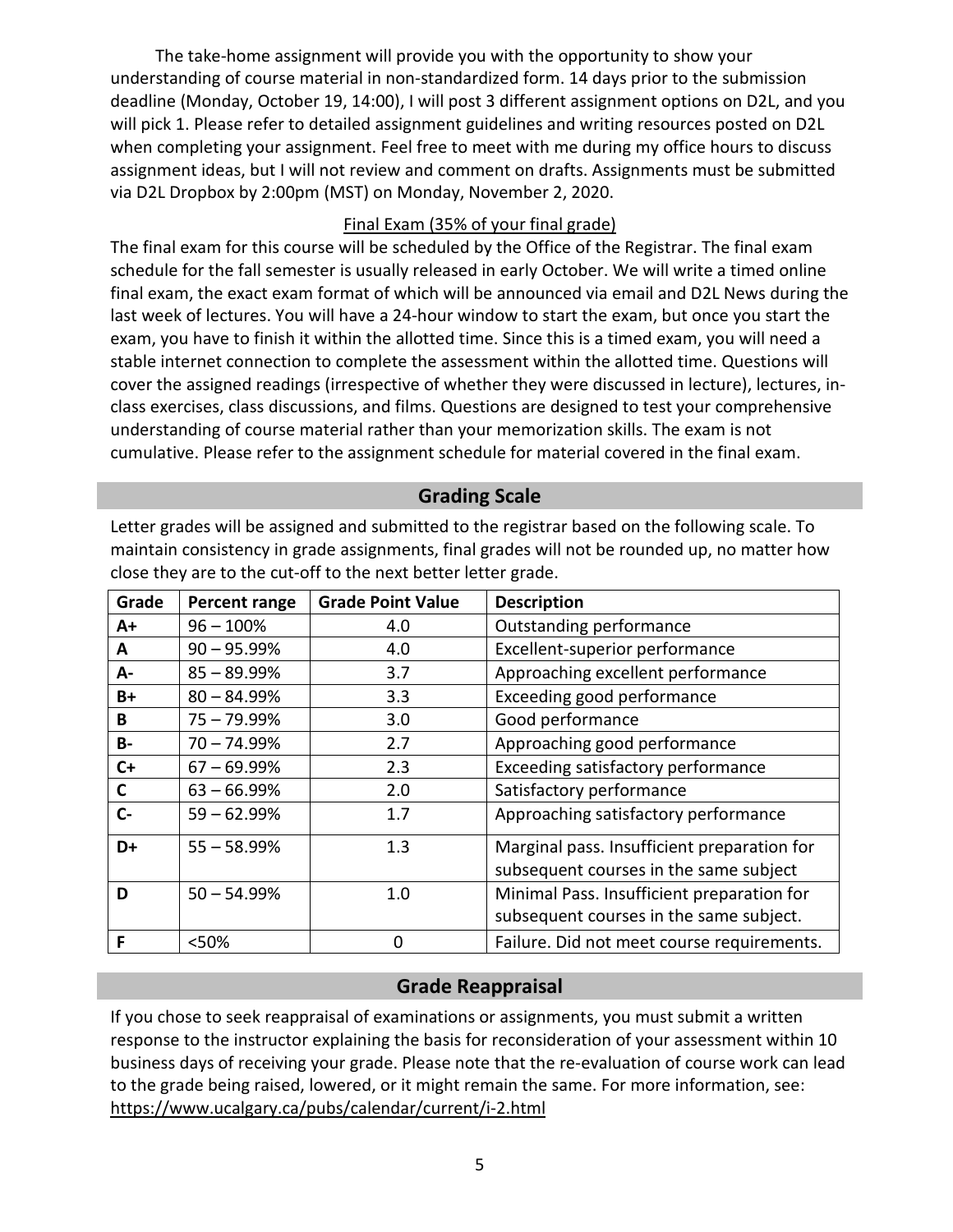## **Course Policies**

<span id="page-5-0"></span>Topics discussed and material included in this course will be explicit at times (deviance, violence, sexuality, profanity, etc.). You might find yourself reacting to that content with discomfort or distress, either because of personal experiences you had or because it conflicts with your personal convictions. While discomfort is part of any learning process, please do not hesitate to reach out to me should you need support/resources beyond what is provided on D2L under "Course Resources."

#### Course Etiquette

Please keep in mind that all participants in this class are diverse in terms of their positions in complex social hierarchies organized around social class, race, ethnicity, citizenship, gender identities and expressions, sexual orientation, age, disabilities, etc. Material discussed in class will at times reflect, at times challenge or even contradict your own life experiences. In an effort to make this course welcoming and safe for all, please interact with all participants (fellow students, instructor, and TAs) professionally and respectfully.

#### Lecture Slides

Since lectures will be available for a limited time only, you should take notes to prepare for assessments. I will post PowerPoint slides for each lecture on D2L in advance of the lecture during which they will be covered. The PowerPoint slides I post on D2L will provide a lecture outline, but not complete lecture content. It is your responsibility to complete each slide during lecture. To assist your note-taking, I provided helpful note-taking resources on D2L under "Course Resources." If you miss a lecture, it is your responsibility to obtain lectures notes from a classmate.

#### Recording of Lectures

Note that the audio or screen recording of lectures and taking screengrabs of PowerPoint slides during the lecture are not permitted without the instructor's explicit authorization. The nonauthorized recording of lectures is inconsistent with the Code of Conduct and may result in discipline in accordance with the Student Non-Academic Misconduct Policy and Procedure. For more information click here: [https://www.ucalgary.ca/policies/files/policies/non-academic](https://www.ucalgary.ca/policies/files/policies/non-academic-misconduct-policy.pdf)[misconduct-policy.pdf.](https://www.ucalgary.ca/policies/files/policies/non-academic-misconduct-policy.pdf)

#### Sharing of Lecture Notes

Note that publicly sharing lectures notes and exam questions on  $3<sup>rd</sup>$  party sites such as OneClass, StudyBlue, Quizlet, Course Hero, etc. is not permitted. If you wish to use these helpful studying tools, make sure you adjust your privacy settings accordingly. Any violations are subject to investigation under the UofC Student Non-Academic Misconduct Policy. For more information, click here: [https://www.ucalgary.ca/policies/files/policies/non-academic-misconduct-policy.pdf.](https://www.ucalgary.ca/policies/files/policies/non-academic-misconduct-policy.pdf)

#### Instructor Intellectual Property

Course materials created by professor(s) (including course outlines, presentations and posted notes, labs, case studies, assignments and exams) remain the intellectual property of the professor(s). These materials may not be reproduced, redistributed or copied without the explicit consent of the professor. The posting of course materials to third party websites such as notesharing sites without permission is prohibited. Sharing of extracts of these course materials with other students enrolled in the course at the same time may be allowed under fair dealing.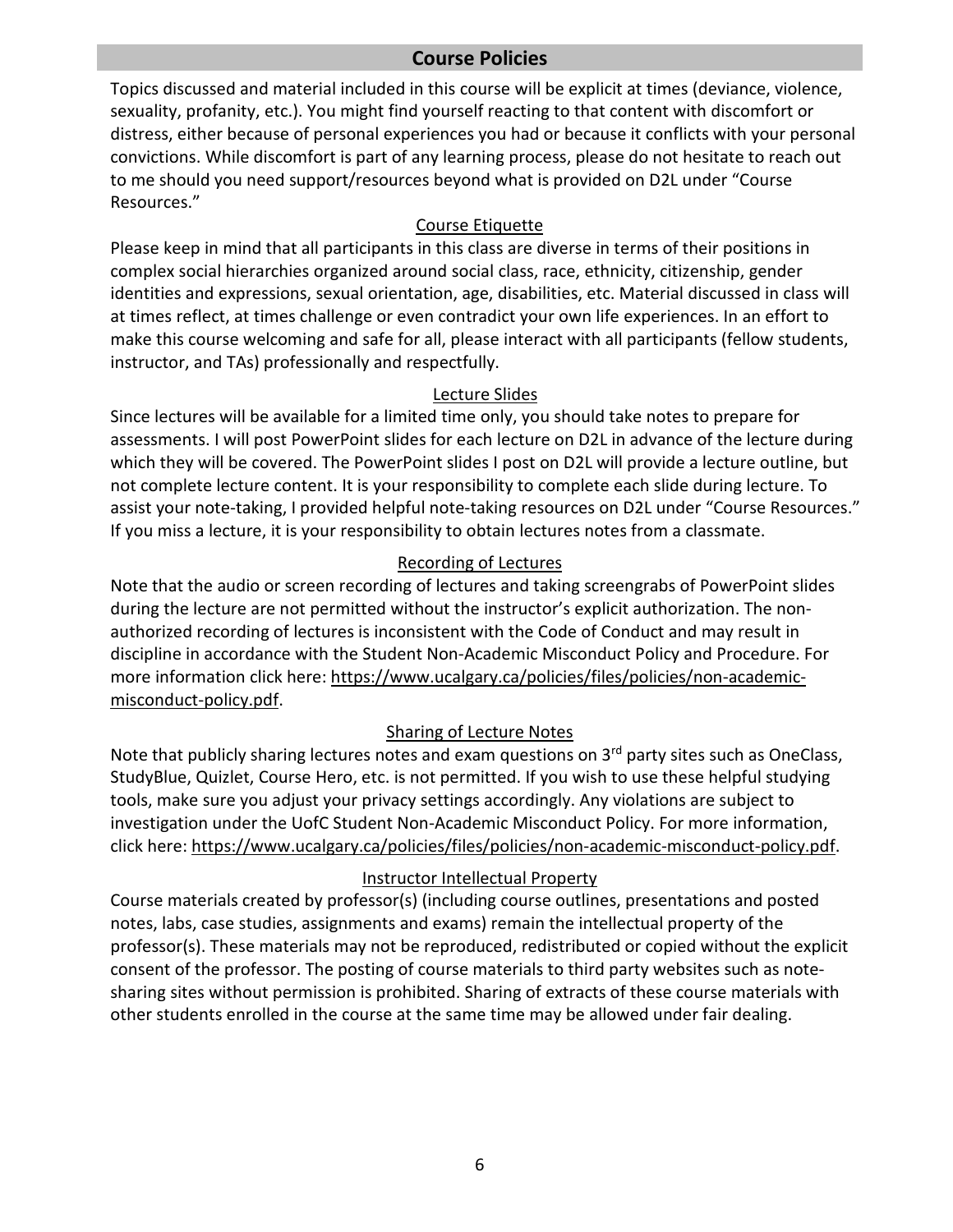#### E-mail

Please send emails only from your ucalgary account. Please include the following in each email:

- your course and section number in your email's subject line
- a proper salutation, your full name, UCID, short message, and a proper closing in the body of your email.

All emails will be answered within one business day. Please e-mail me for administrative purposes only. Questions about the course content, concerns about grades, or personal issues should be discussed in person during my office hours.

#### Office Hours

I will hold office hours via Zoom on Wednesdays from 12:00-3:00pm (MST). You can access the meeting via the Zoom tab on D2L, or the direct link provided under Contact Information & Office Hours in the D2L Content area. Feel free to visit office hours if you would like to review an assessment, ask questions about course material, or chat about your education/well-being in general.

If you would like to meet during regularly scheduled office hours, please book your appointment here[: https://calendly.com/atezli.](https://calendly.com/atezli) Please leave your name, course number, a brief description of the purpose of our meeting, and your video preference (video on or off) when you make your appointment so I can prepare for our meeting in advance.

If my office hours do not work for your schedule regularly, please email me your request for an appointment. We will then identify a timeslot that works for both of our schedules.

#### Guidelines for Zoom Sessions

Zoom is a video conferencing program that will allow us to meet at specific times for a "live" video conference, so that we can have the opportunity to meet each other virtually and discuss relevant course topics as a learning community.

To help ensure Zoom sessions are private, do not share the Zoom link or password with others, or on any social media platforms. Zoom links and passwords are only intended for students registered in the course. Zoom recordings and materials presented in Zoom, including any teaching materials, must not be shared, distributed or published without the instructor's permission.

The use of video conferencing programs relies on participants to act ethically, honestly and with integrity; and in accordance with the principles of fairness, good faith, and respect (as per the [Code of Conduct\)](https://www.ucalgary.ca/policies/files/policies/code-of-conduct.pdf). When entering Zoom or other video conferencing sessions (such as MS Teams), you play a role in helping create an effective, safe and respectful learning environment. Please be mindful of how your behaviour in these sessions may affect others. Participants are required to use names officially associated with their UCID (legal or preferred names listed in the Student Centre) when engaging in these activities. Instructors/moderators can remove those whose names do not appear on class rosters. Non-compliance may be investigated under relevant University of Calgary conduct policies (e.g [Student Non-Academic Misconduct Policy\)](https://ucalgary.ca/policies/files/policies/non-academic-misconduct-policy.pdf). If participants have difficulties complying with this requirement, they should email the instructor of the class explaining why, so the instructor may consider whether to grant an exception, and on what terms. For more information on how to get the most out of your zoom sessions visit: [https://elearn.ucalgary.ca/guidelines-for-zoom/.](https://elearn.ucalgary.ca/guidelines-for-zoom/)

Please be prepared, as best as you are able, to join class in a quiet space that will allow you to be fully present and engaged in Zoom sessions. Students will be advised by their instructor when they are expected to turn on their webcam (for group work, presentations, etc.).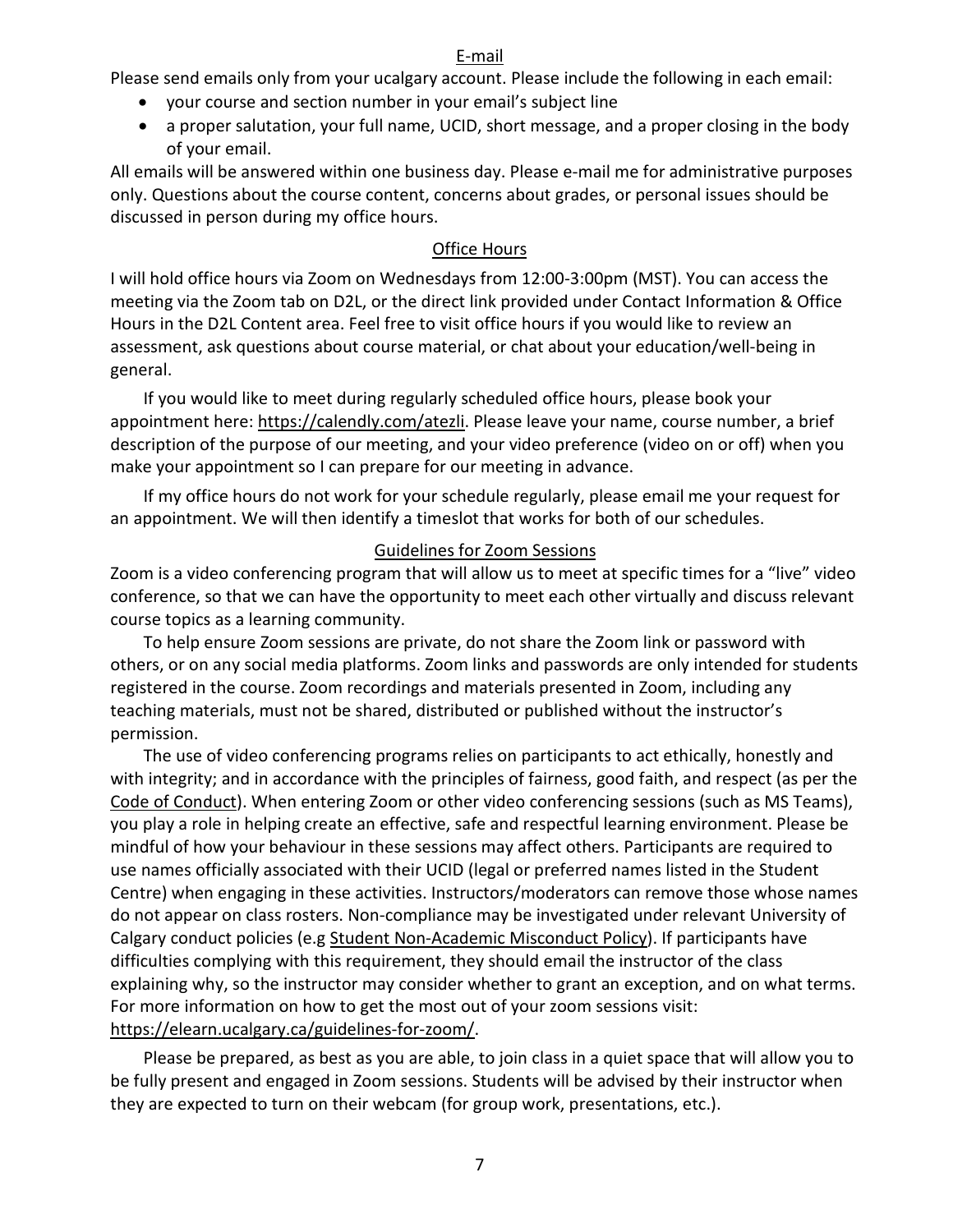The instructor may record online Zoom class sessions for the purposes of supporting student learning in this class – such as making the recording available for review of the session or for students who miss a session. Students will be advised before the instructor initiates a recording of a Zoom session. These recordings will be used to support student learning only and will not be shared or used for any other purpose.

## **Handing in Papers, Assignments**

- <span id="page-7-0"></span>1. The main Sociology Department office does not deal with any course-related matters. Please speak directly to your instructor.
- 2. **Protection of Privacy:** The Freedom of Information and Protection of Privacy (FOIPP) legislation does not allow students to retrieve any course material from public places. Anything that requires handing back will be returned directly during class or office hours. If students are unable to pick up their assignments from the instructor, they can provide the instructor with a stamped, self-addressed envelope to be used for the return of the assignment. Private information related to the individual student is treated with the utmost regard by the faculty at the University of Calgary
- <span id="page-7-1"></span>3. Final grades are not posted by the Sociology Department. They are only available online.

#### **Research Ethics**

Students are advised that any research involving human subjects - including any interviewing (even with friends and family), opinion polling, or unobtrusive observation – must have the approval of the Departmental Ethics Committee. In completing course requirements, you must not undertake any human subjects research without discussing your plans with me, to determine if ethics approval is required.

## **Copyright Legislation**

<span id="page-7-2"></span>All students are required to read the University of Calgary policy on Acceptable Use of Material Protected by Copyright [\(https://www.ucalgary.ca/policies/files/policies/acceptable-use-of-material](https://www.ucalgary.ca/policies/files/policies/acceptable-use-of-material-protected-by-copyright-policy.pdf)[protected-by-copyright-policy.pdf\)](https://www.ucalgary.ca/policies/files/policies/acceptable-use-of-material-protected-by-copyright-policy.pdf) and requirements of the Copyright Act [\(https://laws](https://laws-lois.justice.gc.ca/eng/acts/C-42/index.html)[lois.justice.gc.ca/eng/acts/C-42/index.html\)](https://laws-lois.justice.gc.ca/eng/acts/C-42/index.html) to ensure they are aware of the consequences of unauthorized sharing of course materials (including instructor notes, electronic versions of textbooks etc.). Students who use material protected by copyright in violation of this policy may be disciplined under the Non-Academic Misconduct Policy.

#### **Libraries & Cultural Resources**

<span id="page-7-3"></span>To contact your librarian or find out about the resources and services available to sociology students go to the Sociology Library guide:<https://library.ucalgary.ca/guides/sociology>

To access the main Library website go to: [https://library.ucalgary.ca](https://library.ucalgary.ca/)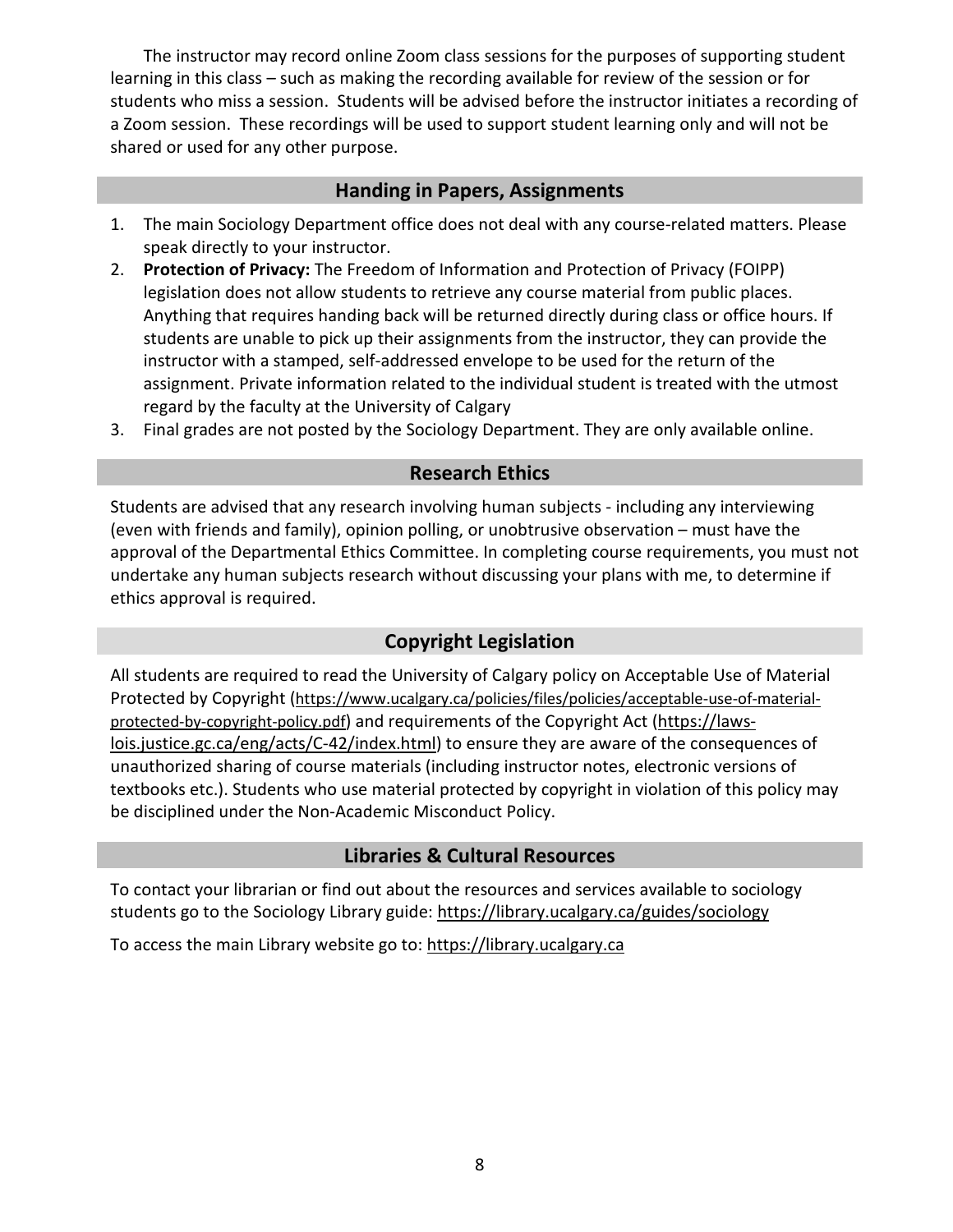## **Academic Accommodation**

<span id="page-8-0"></span>Students seeking an accommodation based on disability or medical concerns should contact Student Accessibility Services; SAS will process the request and issue letters of accommodation to instructors. For additional information on support services and accommodations for students with disabilities, visit www.ucalgary.ca/access/. Students who require an accommodation in relation to their coursework based on a protected ground other than disability should communicate this need in writing to their Instructor. The full policy on Student Accommodations is available at: <http://www.ucalgary.ca/policies/files/policies/student-accommodation-policy.pdf>

Students needing an Accommodation based on a Protected Ground other than Disability, should communicate this need, preferably in writing, to the course instructor.

## **Academic Integrity**

<span id="page-8-1"></span>As per University Calendar, "Academic integrity is the foundation of the development and acquisition of knowledge and is based on values of honesty, trust, responsibility, and respect. We expect members of our community to act with integrity." Please refer to the website listed below for information on University of Calgary policies on Plagiarism/Cheating/Other Academic Misconduct: [http://www.ucalgary.ca/pubs/calendar/current/k.html.](http://www.ucalgary.ca/pubs/calendar/current/k.html)

I will facilitate all quizzes and exams via D2L. The online format poses particular challenges as the line between academic integrity and academic misconduct can be blurry. The following guidelines apply to **all quizzes and exams in this course.** All violations of these guidelines will be investigated in accordance with the Academic Integrity policies outlined here: <https://www.ucalgary.ca/pubs/calendar/current/k-3.html>

- All exams are open book, meaning you may use your textbook and lecture notes to answer exam questions. However, since you will be completing timed exams, I strongly recommend you prepare for exams as though they are in-class to make sure you finish your exam and quizzes on time.
- You may use platforms such as WhatsApp or Discord to form study groups, share lecture notes, or build community. However, you must not use them to share or solicit answers while completing an assessment.
- Assessments must be completed individually and independently by the student enrolled in this course.
- It is not permissible to impersonate another student in this course to complete their assessment, or to have someone impersonate you to complete an assessment for you.
- You must not collaborate with anyone in any way while taking an assessment.
- It is not permissible to take screenshots of quiz and exam questions while completing the assessment or when reviewing the results.
- It is not permissible to share quiz and exam questions with other students in the class or on 3<sup>rd</sup> party websites as outlined under Course Policies.
- It is not permissible to ask those who already completed an assessment to share their answers with you or use shared answers when completing an assessment.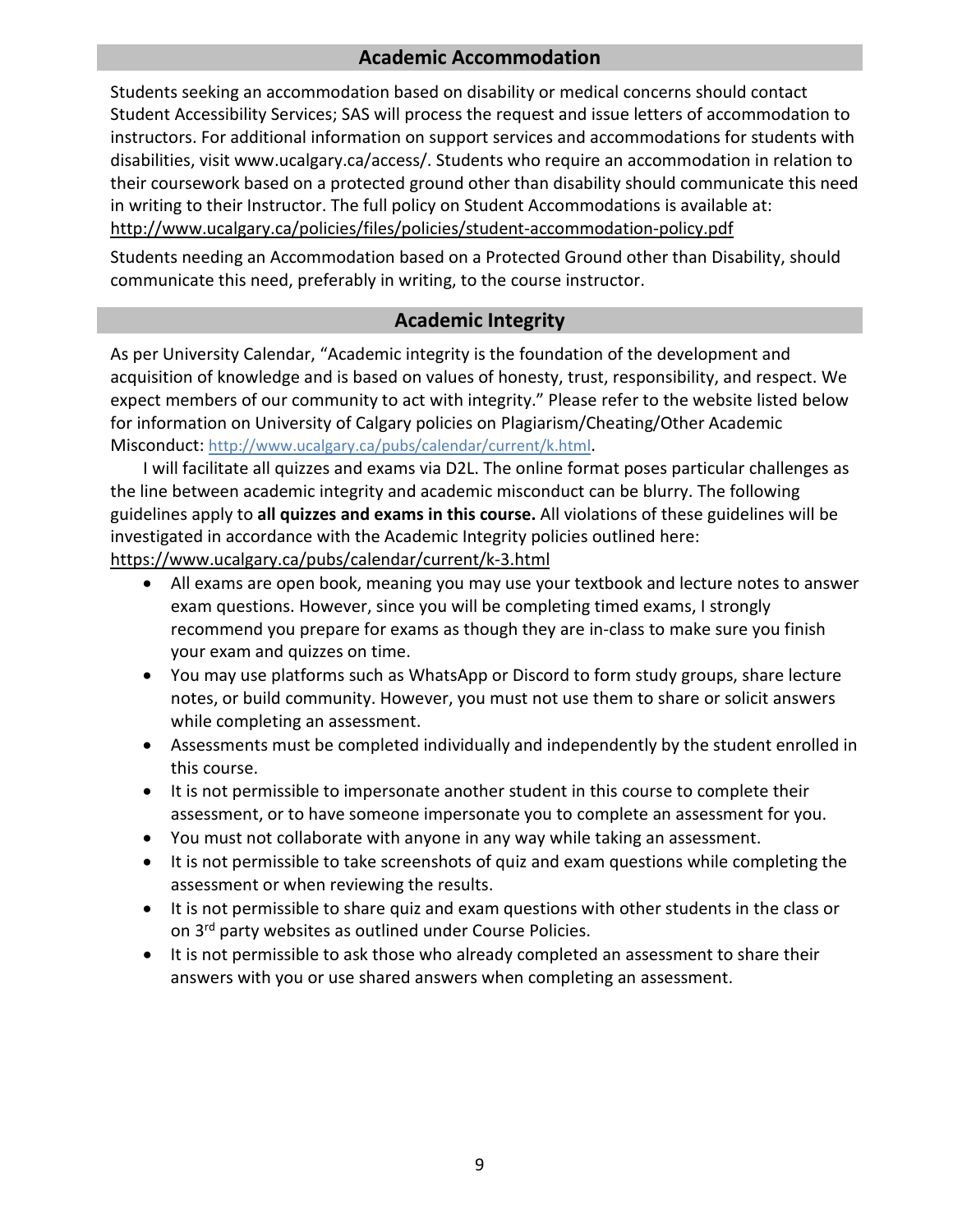## **Absences and Deferrals**

<span id="page-9-0"></span>It is your responsibility to complete all assessments listed in this course outline. That said, the ongoing pandemic and the transition to online learning can create exceptional challenges for some when it comes to completing scheduled assessments on time.

If you do not complete a **reading quiz**, you will receive an automatic grade of 0. If you have missed a quiz for an acceptable reason, please contact the instructor immediately to discuss available makeup options.

If at all possible, you must provide advance notice to the instructor if you are unable to take a **midterm exam** as scheduled. Note that there are no makeup exams for missed midterms in this course. If the reason you provided for your absence from a midterm exam is acceptable, the weight of the missed exam will be distributed evenly among the remaining course components.

Please note that requests to defer a Registrar scheduled **final exam** are dealt with through the Registrar's Office. Further information can be found at: [https://www.ucalgary.ca/registrar/exams/deferred-exams.](https://www.ucalgary.ca/registrar/exams/deferred-exams)

## **Wellness and Mental Health Resources**

<span id="page-9-1"></span>The University of Calgary recognizes the pivotal role that mental health plays in physical health, social connectedness and academic success, and aspires to create a caring and supportive campus community where individuals can freely talk about mental health and receive support when needed. We encourage you to explore the excellent mental health resources available throughout the university community, such as counselling, self-help resources, peer support or skills-building available through Student Wellness Services (Room 370 MacEwan Student Centre, [https://www.ucalgary.ca/wellness-services/services/mental-health-services\)](https://www.ucalgary.ca/wellness-services/services/mental-health-services) and the Campus Mental Health Strategy [\(http://www.ucalgary.ca/mentalhealth/\)](http://www.ucalgary.ca/mentalhealth/).

#### **Student Success Centre**

<span id="page-9-2"></span>The Student Success Centre provides services and programs to ensure students can make the most of their time at the University of Calgary. Their advisors, learning support staff, and writing support staff assist students in enhancing their skills and achieving their academic goals. They provide tailored learning support and advising programs, as well as one-on-one services, free of charge to all undergraduate and graduate students. For more information visit: [https://www.ucalgary.ca/student-services/student-success.](https://www.ucalgary.ca/student-services/student-success)

## **Student Ombuds Office**

<span id="page-9-3"></span>The Student Ombuds Office supports and provides a safe, neutral space for students. For more information, please visit www.ucalgary.ca/ombuds/ or email **ombuds@ucalgary.ca**.

# **Students' Union (SU) Information**

<span id="page-9-4"></span>The SU Vice-President Academic can be reached at (403) 220-3911 or [suvpaca@ucalgary.ca;](mailto:suvpaca@ucalgary.ca) Information about the SU, including elected Faculty Representatives, can be found here: [https://www.su.ucalgary.ca.](https://www.su.ucalgary.ca/)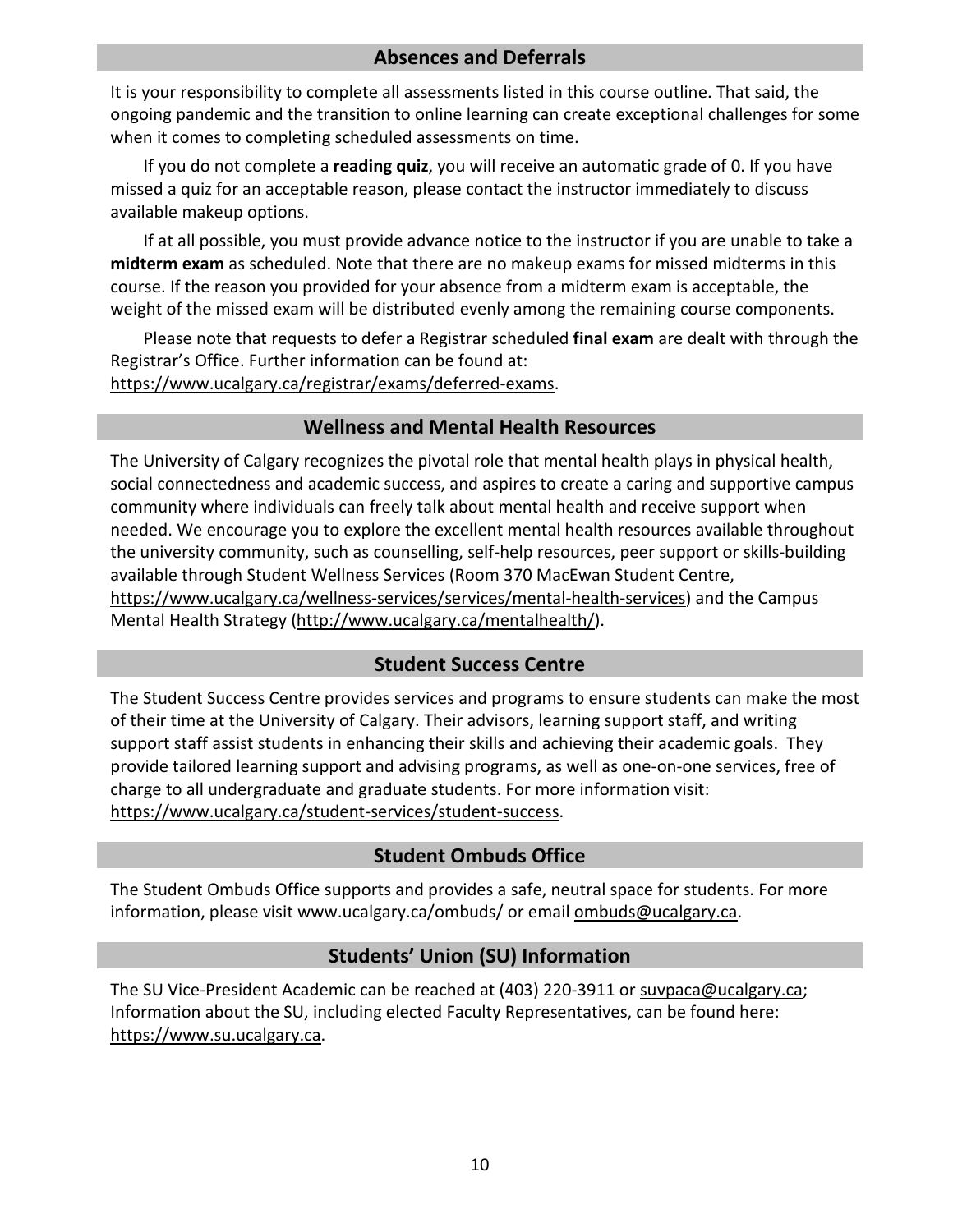## **Safewalk**

<span id="page-10-0"></span>Campus security will escort individuals, day or night, anywhere on campus (including McMahon Stadium, Health Sciences Centre, Student Family Housing, the Alberta Children's Hospital and the University LRT station). Call 403-220-5333 or visit [http://www.ucalgary.ca/security/safewalk.](http://www.ucalgary.ca/security/safewalk) Use any campus phone, emergency phone or the yellow phone located at most parking lot pay booths. Please ensure your personal safety by taking advantage of this service.

#### **Thrive Priority Support Network**

<span id="page-10-1"></span>Your academic success and personal well-being are important to me. Please feel free to contact me at any time you need academic or personal support and I will help you identify the appropriate resources. Please note that I am working closely with the Thrive Priority Support Network, which seeks to identify students who are facing academic challenges and provide appropriate support services early. This tool monitors this course's D2L gradebook for sudden changes in a student's academic performance and alerts academic development specialists, who will then reach out to the student to touch base. Engagement with the academic development specialist is entirely voluntary and all information is confidential. More information is provided here: [https://www.ucalgary.ca/student-services/student-success/advising/help.](https://www.ucalgary.ca/student-services/student-success/advising/help)

## **Student Support**

Links to available on-campus supports as well as course-specific learning resources are available on D2L under CONTENT  $\rightarrow$  CAMPUS RESOURCES, and CONTENT  $\rightarrow$  COURSE RESOURCES.